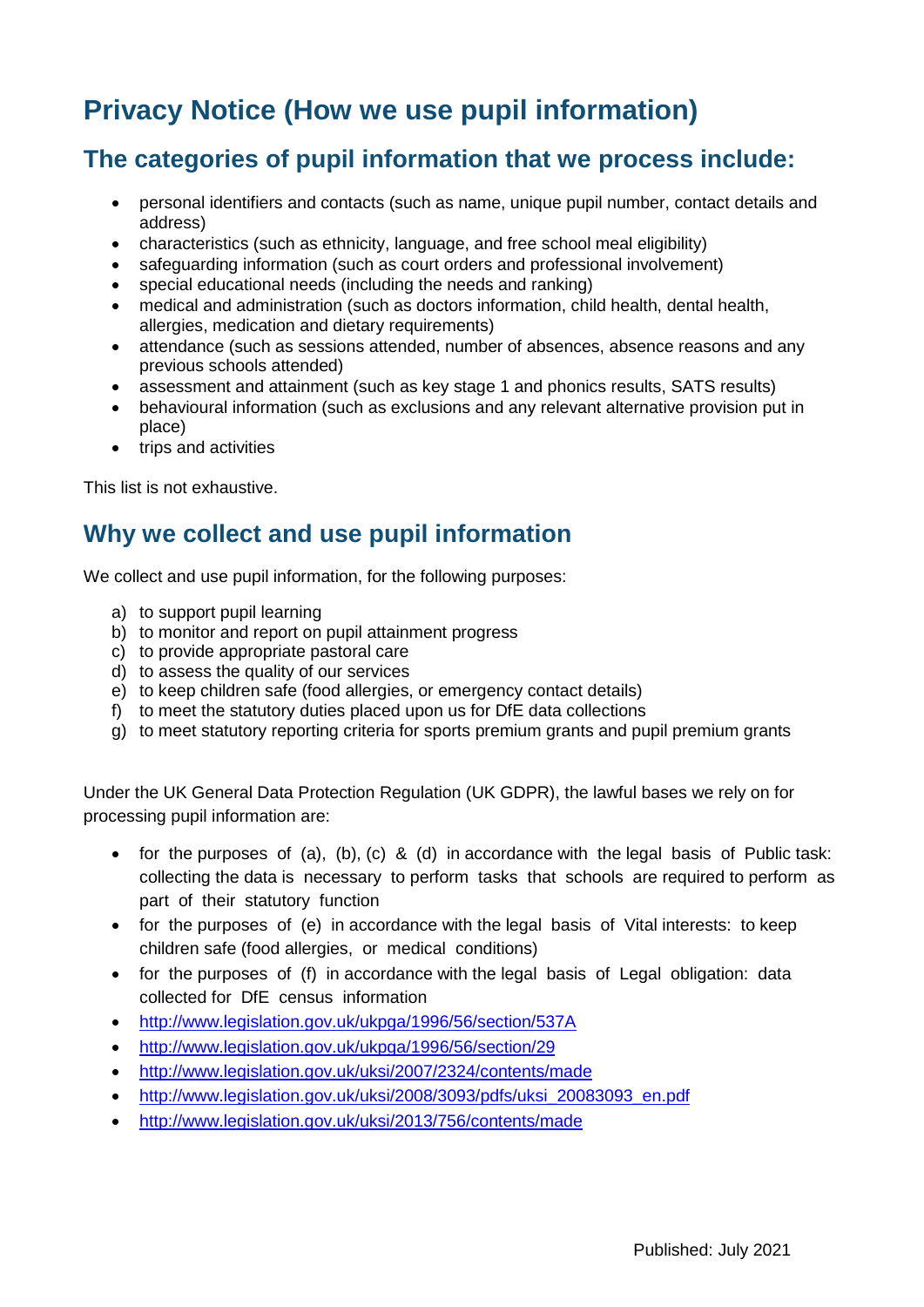# **Collecting pupil information**

We obtain pupil information via registration forms at the start of each academic year. In addition, when a child joins us from another school, we are sent a secure file containing relevant information.

Pupil data is essential for the schools' operational use. Whilst most of the pupil information you provide to us is mandatory, some of it is provided to us on a voluntary basis. In order to comply with GDPR we will inform you at the point of collection, whether you are required to provide certain pupil information to us or if you have a choice in this and we will tell you what you need to do if you do not want to share this information with us

## **Storing pupil data**

We hold pupil data securely for the set amount of time shown in our data retention schedule. For more information on our data retention schedule and how we keep your data safe, please visit the website.

## **Who we share pupil information with**

We routinely share pupil information with:

- schools that the pupils attend after leaving us
- our local authority
- the Department for Education (DfE)
- school nursing team

# **Why we regularly share pupil information**

We do not share information about our pupils with anyone without consent unless the law and our policies allow us to do so.

# **Department for Education**

The Department for Education (DfE) collects personal data from educational settings and local authorities via various statutory data collections. We are required to share information about our pupils with the Department for Education (DfE) either directly or via our local authority for the purpose of those data collections, under:

section 3 of The Education (Information About Individual Pupils) (England) Regulations 2013.

All data is transferred securely and held by DfE under a combination of software and hardware controls, which meet the current [government security policy framework.](https://www.gov.uk/government/publications/security-policy-framework)

For more information, please see 'How Government uses your data' section.

### **Requesting access to your personal data**

Under data protection legislation, parents and pupils have the right to request access to information about them that we hold. To make a request for your personal information, or be given access to your child's educational record, contact **Mrs Karen Campbell: 01942 728153**

You also have the right to: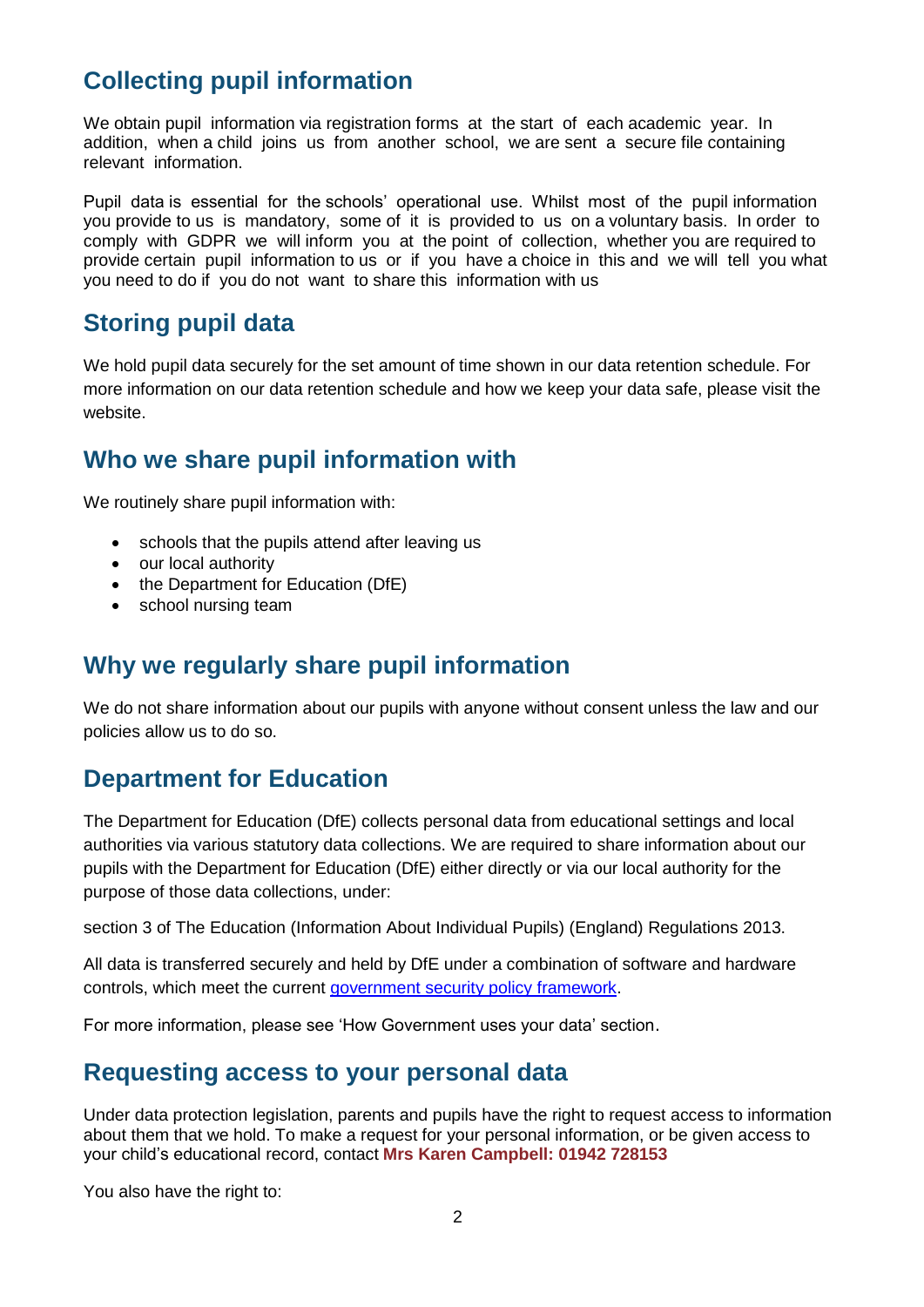- to ask us for access to information about you that we hold
- to have your personal data rectified, if it is inaccurate or incomplete
- to request the deletion or removal of personal data where there is no compelling reason for its continued processing
- to restrict our processing of your personal data (i.e. permitting its storage but no further processing)
- to object to direct marketing (including profiling) and processing for the purposes of scientific/historical research and statistics
- not to be subject to decisions based purely on automated processing where it produces a legal or similarly significant effect on you

If you have a concern or complaint about the way we are collecting or using your personal data, you should raise your concern with us in the first instance or directly to the Information Commissioner's Office at [https://ico.org.uk/concerns/.](https://ico.org.uk/concerns/)

For further information on how to request access to personal information held centrally by DfE, please see the 'How Government uses your data' section of this notice.

# **Withdrawal of consent and the right to lodge a complaint**

Where we are processing your personal data with your consent, you have the right to withdraw that consent. If you change your mind, or you are unhappy with our use of your personal data, please let us know by contacting **Mrs T Christmas 01942 728153**

# **Last updated**

We may need to update this privacy notice periodically so we recommend that you revisit this information from time to time. This version was last updated on **5 th January 2022**

# **Contact**

If you would like to discuss anything in this privacy notice, please contact: **Mrs Karen Campbell, 01942 728153**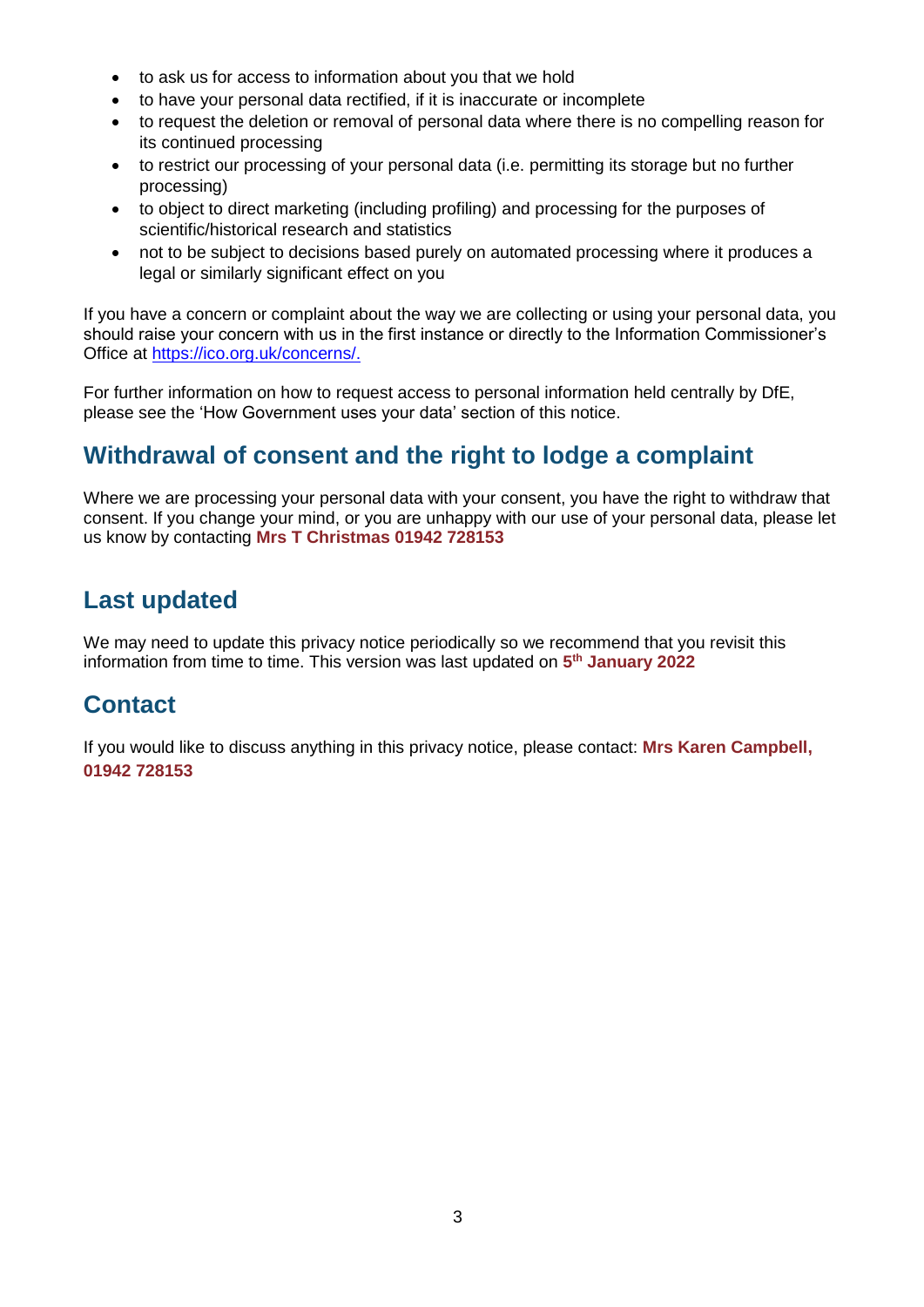# **How Government uses your data**

The pupil data that we lawfully share with the DfE through data collections:

- underpins school funding, which is calculated based upon the numbers of children and their characteristics in each school.
- informs 'short term' education policy monitoring and school accountability and intervention (for example, school GCSE results or Pupil Progress measures).
- supports 'longer term' research and monitoring of educational policy (for example how certain subject choices go on to affect education or earnings beyond school)

#### **Data collection requirements**

To find out more about the data collection requirements placed on us by the Department for Education (for example; via the school census) go to [https://www.gov.uk/education/data-collection](https://www.gov.uk/education/data-collection-and-censuses-for-schools)[and-censuses-for-schools.](https://www.gov.uk/education/data-collection-and-censuses-for-schools)

### **The National Pupil Database (NPD)**

Much of the data about pupils in England goes on to be held in the National Pupil Database (NPD).

The NPD is owned and managed by the Department for Education and contains information about pupils in schools in England. It provides invaluable evidence on educational performance to inform independent research, as well as studies commissioned by the Department.

It is held in electronic format for statistical purposes. This information is securely collected from a range of sources including schools, local authorities and awarding bodies.

To find out more about the NPD, go to [https://www.gov.uk/government/publications/national-pupil](https://www.gov.uk/government/publications/national-pupil-database-user-guide-and-supporting-information)[database-user-guide-and-supporting-information.](https://www.gov.uk/government/publications/national-pupil-database-user-guide-and-supporting-information)

### **Sharing by the Department**

The law allows the Department to share pupils' personal data with certain third parties, including:

- schools and local authorities
- researchers
- organisations connected with promoting the education or wellbeing of children in England
- other government departments and agencies
- organisations fighting or identifying crime

For more information about the Department's NPD data sharing process, please visit: [https://www.gov.uk/data-protection-how-we-collect-and-share-research-data.](https://www.gov.uk/data-protection-how-we-collect-and-share-research-data)

Organisations fighting or identifying crime may use their legal powers to contact DfE to request access to individual level information relevant to detecting that crime.

For information about which organisations the Department has provided pupil information, (and for which project) or to access a monthly breakdown of data share volumes with Home Office and the Police please visit the following website: [https://www.gov.uk/government/publications/dfe-external](https://www.gov.uk/government/publications/dfe-external-data-shares)[data-shares.](https://www.gov.uk/government/publications/dfe-external-data-shares)